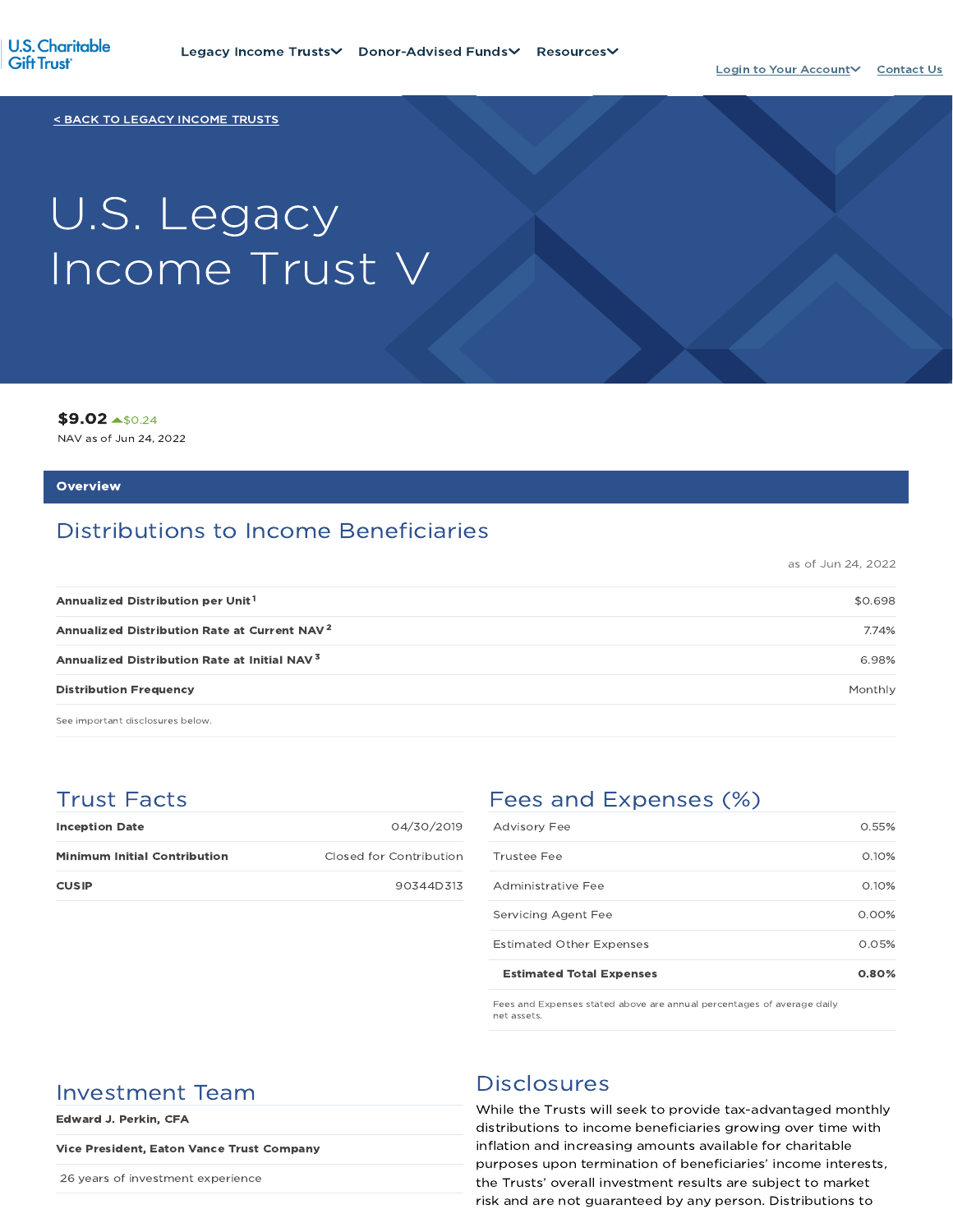| income beneficiaries may fluctuate with changes in economic<br>conditions, may not grow over time at rates consistent with |
|----------------------------------------------------------------------------------------------------------------------------|
| inflation and may decline. The tax character of distributed                                                                |
| Trust income may vary. The principal amount available for<br>charitable purposes upon termination of a Trust Account's     |
| income interests may be higher or lower than the value of the<br>Trust Account at initial funding.                         |
|                                                                                                                            |
|                                                                                                                            |
|                                                                                                                            |
|                                                                                                                            |
|                                                                                                                            |
|                                                                                                                            |
|                                                                                                                            |
|                                                                                                                            |
|                                                                                                                            |
|                                                                                                                            |
|                                                                                                                            |
|                                                                                                                            |

1. The Annualized Distribution per Unit is calculated by multiplying the current daily distribution per unit first by the number of days in the current month, then multiplying by twelve.

2. The Annualized Distribution Rate at Current NAV is calculated by dividing the Trust's current Annualized Distribution per Unit by the Trust's net asset value per unit (NAV) as of the prior business day. NAV is calculated by dividing the Trust's net assets by the number of units currently outstanding.

3. The Annualized Distribution Rate at Initial NAV is calculated by dividing the Trust's current Annualized Distribution per Unit by the Trust's initial NAV of \$10.00.

#### **Performance**

## Historical Total Returns (%)

as of Mar 31, 2022

|                                         |       |         |            |          |       |                          | Annualized                        |
|-----------------------------------------|-------|---------|------------|----------|-------|--------------------------|-----------------------------------|
|                                         | 1 Mo. | 3 Mo.   | <b>YTD</b> | 1 Yr.    |       | 3 Yrs. 5 Yrs.            | Since Fund Inception <sup>4</sup> |
| 05/31/2022                              |       |         |            |          |       |                          |                                   |
| U.S. Legacy Income Trust V Total Return | 2.39  | $-3.08$ | $-10.50$   | $-5.33$  | 9.17  |                          | 6.07                              |
| <b>Income Return</b>                    | 0.60  | 1.78    | 2.92       | 6.57     | 7.06  | $\overline{\phantom{0}}$ | 7.06                              |
| <b>Principal Return</b>                 | 1.78  | $-4.78$ | $-13.04$   | $-11.16$ | 1.97  |                          | $-0.93$                           |
| <b>Common Trust</b>                     | 2.46  | $-2.88$ | $-10.16$   | $-4.53$  | 10.05 | $\overline{\phantom{0}}$ | 6.92                              |
| MSCI World Index <sup>5</sup>           | 0.08  | $-5.72$ | $-12.97$   | $-4.82$  | 12.64 | 9.72                     | 10.13                             |
| 40% MSCI USA / 60% MSCI World ex USA 6  | 0.39  | $-5.28$ | $-11.85$   | $-6.48$  | 10.56 | 7.91                     | 8.29                              |
| 03/31/2022                              |       |         |            |          |       |                          |                                   |
| U.S. Legacy Income Trust V Total Return | 1.37  | $-6.40$ | $-6.40$    | 5.57     |       |                          | 8.07                              |
| <b>Income Return</b>                    | 0.57  | 1.69    | 1.69       | 6.36     |       |                          | 7.04                              |
| <b>Principal Return</b>                 | 0.79  | $-7.95$ | $-7.95$    | $-0.74$  |       |                          | 0.96                              |
| <b>Common Trust</b>                     | 1.44  | $-6.17$ | $-6.17$    | 6.45     |       |                          | 8.95                              |
| MSCI World Index <sup>5</sup>           | 2.74  | $-5.15$ | $-5.15$    | 10.12    | 14.96 | 12.42                    | 14.05                             |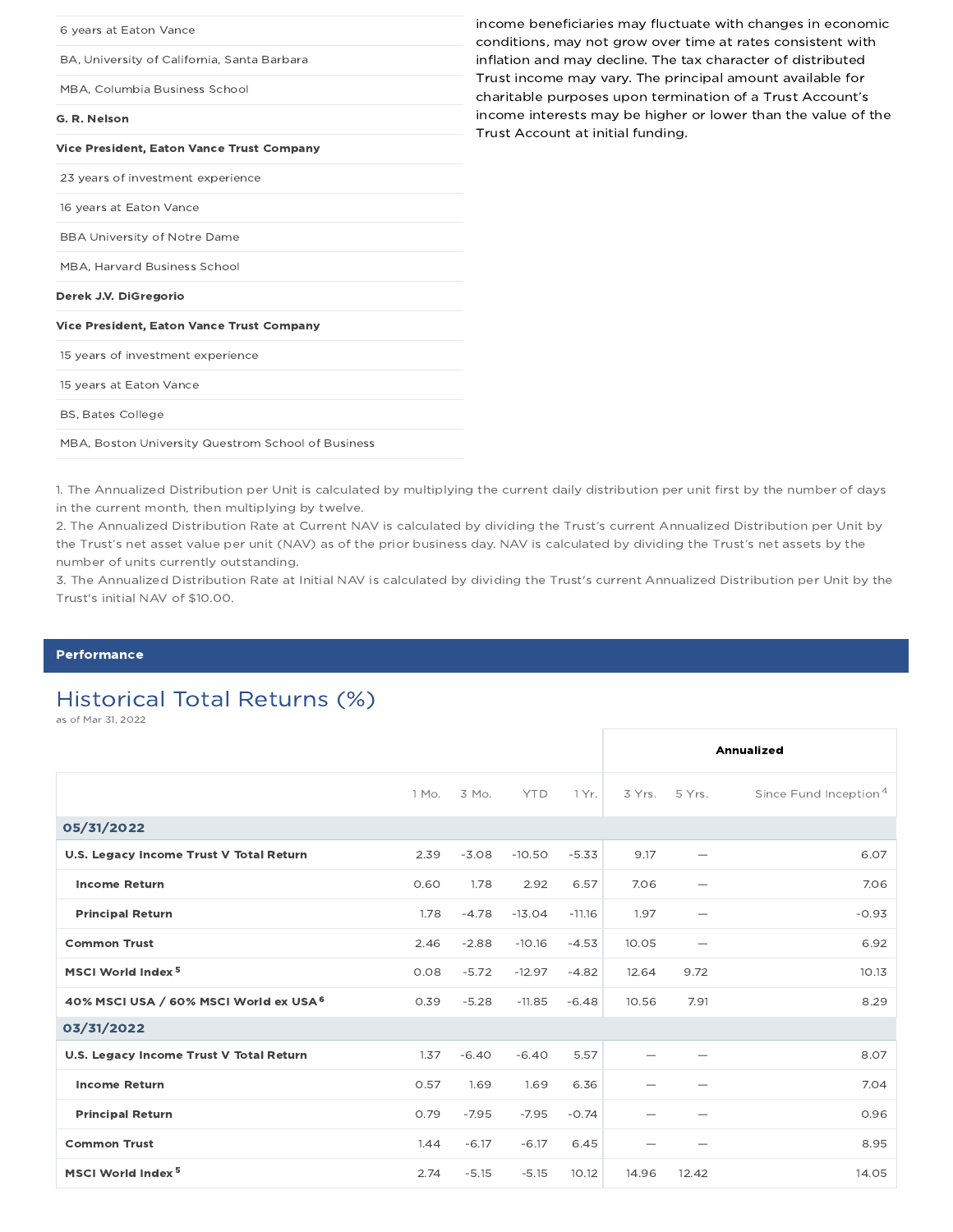|                                        |                 |       |      |                     |       | Annualized           |
|----------------------------------------|-----------------|-------|------|---------------------|-------|----------------------|
|                                        | 1 Mo. 3 Mo. YTD |       |      | 1 Yr. 3 Yrs. 5 Yrs. |       | Since Fund Inception |
| 40% MSCI USA / 60% MSCI World ex USA 6 | $2.09 - 5.00$   | -5.00 | 7.25 | 12.48               | 10.46 | 11.61                |

The U.S. Legacy Income Trust V (the Trust) is no longer offered and does not accept new contributions. The Trust invests through <sup>a</sup> common trust (Common Trust) which was incepted on 04/30/2019. Past performance is no guarantee of future results. Performance is for the stated time periods only; due to market volatility, the Trust's and the Common Trust's current performance may be lower or higher than quoted. Total Return for the Trust and the Common Trust is calculated by determining the percentage change in net asset value (NAV) with all distributions reinvested. Performance for the time periods less than or equal to or year is cumulative. Income Return represents the portion of Total Return attributable to distributions. Principal Return represents the portion of Total Return attributable to change in NAV. Total Return and Income Return are stated net of foreign taxes on dividends received on non-U.S. investments. Trust income beneficiaries are generally eligible to receive <sup>a</sup> federal income tax credit or an itemized deduction for their attributable share of unrecovered foreign withholding tax. Please see the below schedule of available federal income tax credits for foreign taxes paid.

The Fund leverages two distinct approaches: dividend-capture trading (focused primarily on non-U.S. equities) and <sup>a</sup> core equity approach (focused on U.S. equities). The long-term target allocation for the Fund is 60% non-U.S. equities and 40% U.S. equities. Allocations will vary over time depending on factors such as portfolio income needs, dividend seasonality, risk management, and other factors. The Fund typically holds 140-200 holdings with <sup>a</sup> maximum position size of 3%. In addition to other risk management practices, the Fund manages weightings and tracking error on an industry and country basis.

## NAV History

| Date         | <b>NAV</b> | NAV Change |
|--------------|------------|------------|
| Jun 24, 2022 | \$9.02     | \$0.24     |
| Jun 23, 2022 | \$8.78     | \$0.02     |
| Jun 22, 2022 | \$8.76     | $-$0.07$   |
| Jun 21, 2022 | \$8.82     | \$0.15     |
| Jun 17, 2022 | \$8.68     | $-$0.04$   |
| Jun 16, 2022 | \$8.72     | $-$0.21$   |
| Jun 15, 2022 | \$8.93     | \$0.17     |
| Jun 14, 2022 | \$8.77     | $-$0.06$   |
| Jun 13, 2022 | \$8.83     | $-$0.32$   |
| Jun 10, 2022 | \$9.15     | $-$0.28$   |
| Jun 09, 2022 | \$9.43     | $-$0.21$   |
| Jun 08, 2022 | \$9.65     | $-$0.13$   |
| Jun 07, 2022 | \$9.77     | \$0.06     |
| Jun 06, 2022 | \$9.71     | \$0.04     |
| Jun 03, 2022 | \$9.68     | $-$0.13$   |
| Jun 02, 2022 | \$9.80     | \$0.16     |
| Jun 01, 2022 | \$9.65     | $-$0.07$   |
| May 31, 2022 | \$9.72     | $-$0.05$   |
| May 27, 2022 | \$9.77     | \$0.17     |
| May 26, 2022 | \$9.60     | \$0.18     |
| May 25, 2022 | \$9.42     | \$0.06     |
| May 24, 2022 | \$9.37     | $-$0.08$   |
| May 23, 2022 | \$9.44     | \$0.20     |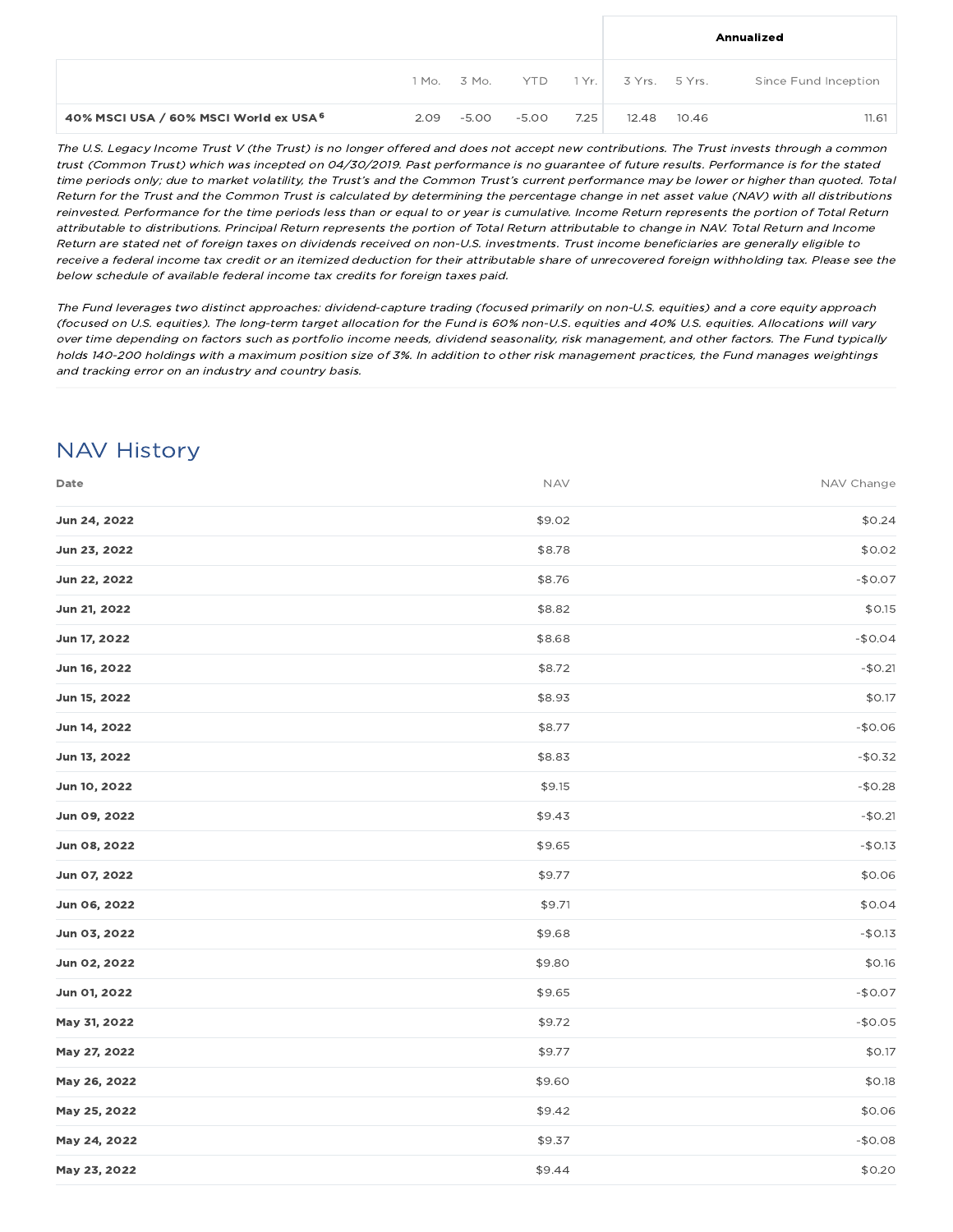## Distribution History

Ex-Date Distribution

| May 31, 2022    | \$0.05818 |
|-----------------|-----------|
| Apr 29, 2022    | \$0.05818 |
| Mar 31, 2022    | \$0.05818 |
| Feb 28, 2022    | \$0.05818 |
| Jan 31, 2022    | \$0.05818 |
| Dec 31, 2021    | \$0.05442 |
| Nov 30, 2021    | \$0.05442 |
| Oct 29, 2021    | \$0.05442 |
| Sep 30, 2021    | \$0.05442 |
| Aug 31, 2021    | \$0.05442 |
| <b>View All</b> |           |

## Foreign Tax Credit History

| <b>Tax Year</b> | Foreign Tax Credit <sup>7</sup> |
|-----------------|---------------------------------|
| 20194           | \$0.051                         |
| 2020            | \$0.087                         |

4. For the partial-year period from the Trust's inception on April 30, 2019.

5. MSCI World Index is an unmanaged index of equity securities in the developed markets. Unless otherwise stated, index returns do not reflect the effect of any applicable sales charges, commissions, expenses, taxes or leverage, as applicable. It is not possible to invest directly in an index. Historical performance of the index illustrates market trends and does not represent the past or future performance of the Trust. Returns of the MSCI World Index are stated net of foreign withholding taxes. Source: MSCI. MSCI data may not be reproduced or used for any other purpose. MSCI provides no warranties, has not prepared or approved this report, and has no liability hereunder.

6. The MSCI USA Index is a free float-adjusted market capitalization index that is designed to measure large and midcap U.S. equity market performance. MSCI World ex USA Index is an unmanaged index of equity securities in the developed markets, excluding the United States. Unless otherwise stated, index returns do not reflect the effect of any applicable sales charges, commissions, expenses, taxes or leverage, as applicable. It is not possible to invest directly in an index. Historical performance of the index illustrates market trends and does not represent the past or future performance of the Trust. Returns of the MSCI indexes are stated net of foreign withholding taxes. Source: MSCI. MSCI data may not be reproduced or used for any other purpose. MSCI provides no warranties, has not prepared or approved this report, and has no liability hereunder.

7. The indicated foreign tax credit represents the federal income tax credit for foreign taxes paid that was available to a Trust account income beneficiary for units of the Trust held the entire period.

#### Literature

### **Literature**

U.S. Legacy Income Trusts Investment Overview Download - Last updated: Mar 31, 2022

Legacy Income Common Trust Fund Financial Statement and Auditors' Report Download - Last updated: Dec 31, 2021